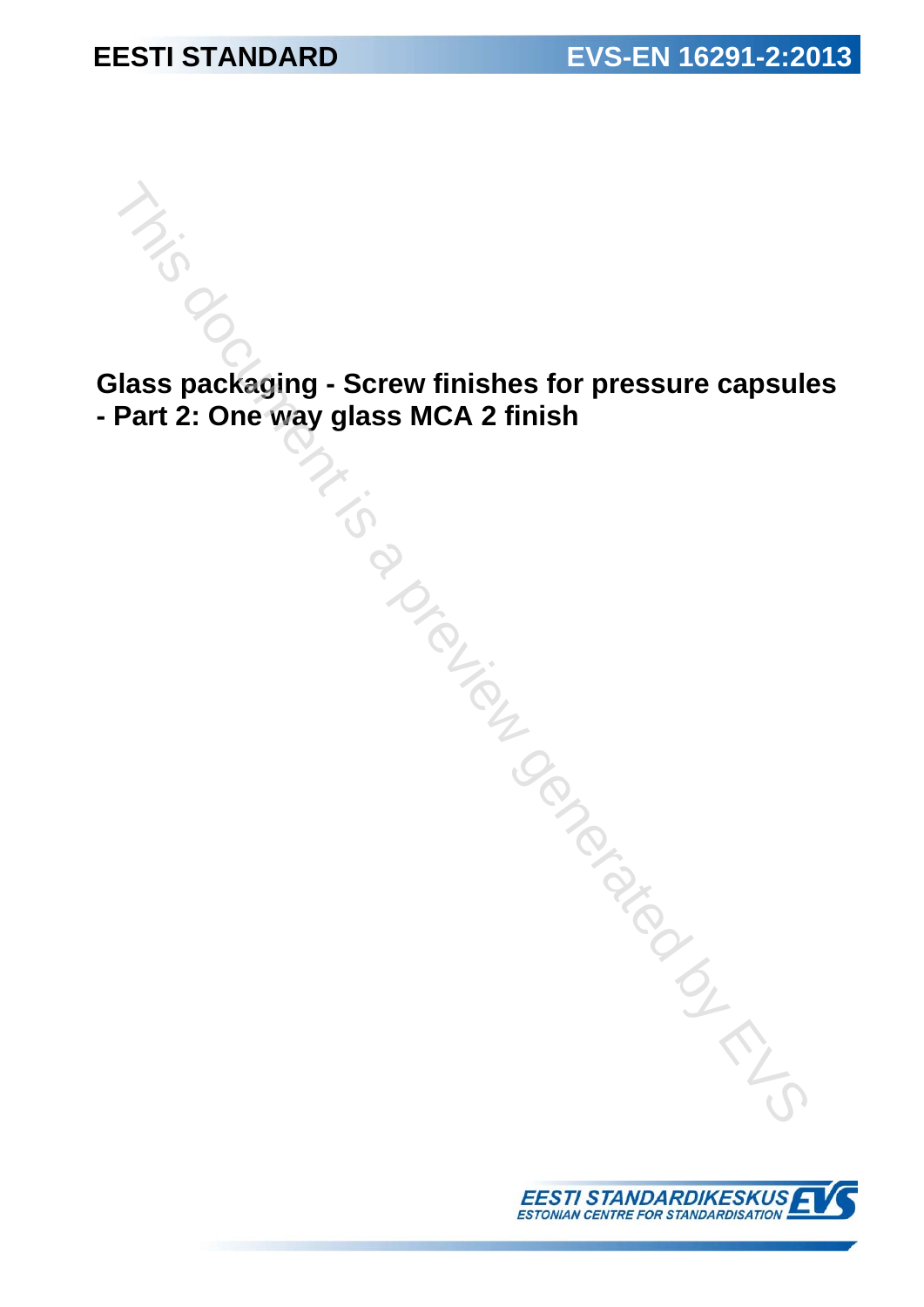## **EESTI STANDARDI EESSÕNA NATIONAL FOREWORD**

| See Eesti standard EVS-EN 16291-2:2013 sisaldab<br>Euroopa standardi EN 16291-2:2013 ingliskeelset<br>teksti.                                                                                                                                                                                                                                                                                                                                                                                                                                                                                    | standard<br>EVS-EN<br>Estonian<br>16291-2:2013<br>  This<br>consists of the English text of the European standard<br>EN 16291-2:2013.          |  |  |  |  |  |
|--------------------------------------------------------------------------------------------------------------------------------------------------------------------------------------------------------------------------------------------------------------------------------------------------------------------------------------------------------------------------------------------------------------------------------------------------------------------------------------------------------------------------------------------------------------------------------------------------|------------------------------------------------------------------------------------------------------------------------------------------------|--|--|--|--|--|
| sellekohase<br>Standard<br>⊣jõustunud<br>on<br>avaldamisega EVS Teatajas.                                                                                                                                                                                                                                                                                                                                                                                                                                                                                                                        | teate This standard has been endorsed with a notification<br>published in the official bulletin of the Estonian Centre<br>for Standardisation. |  |  |  |  |  |
| Euroopa<br>standardi rahvuslikele<br>liikmetele<br>Euroopa<br>kättesaadavaks 06.03.2013.                                                                                                                                                                                                                                                                                                                                                                                                                                                                                                         | standardimisorganisatsioonid on teinud Date of Availability of the European standard is<br>06.03.2013.                                         |  |  |  |  |  |
| Standard on kättesaadav Eesti Standardikeskusest.                                                                                                                                                                                                                                                                                                                                                                                                                                                                                                                                                | The standard is available from the Estonian Centre for<br>Standardisation.                                                                     |  |  |  |  |  |
| <b>PIDED</b><br>Fagasisidet standardi sisu kohta on võimalik edastada, kasutades EVS-i veebilehel asuvat tagasiside vormi või<br>saates e-kirja meiliaadressile standardiosakond@evs.ee.                                                                                                                                                                                                                                                                                                                                                                                                         |                                                                                                                                                |  |  |  |  |  |
| CS 55.100                                                                                                                                                                                                                                                                                                                                                                                                                                                                                                                                                                                        | <b>ARDIT</b>                                                                                                                                   |  |  |  |  |  |
| Standardite reprodutseerimise ja levitamise õigus kuulub Eesti Standardikeskusele<br>Andmete paljundamine, taastekitamine, kopeerimine, salvestamine elektroonsesse süsteemi või edastamine ükskõik millises vormis või<br>nillisel teel ilma Eesti Standardikeskuse kirjaliku loata on keelatud.<br>Cui Teil on küsimusi standardite autorikaitse kohta, võtke palun ühendust Eesti Standardikeskusega:<br>\ru 10, 10317 Tallinn, Eesti; www.evs.ee; telefon 605 5050; e-post info@evs.ee<br>The right to reproduce and distribute standards belopes to the Estonian Centre for Standardisation |                                                                                                                                                |  |  |  |  |  |

ICS 55.100

**The right to reproduce and distribute standards belongs to the Estonian Centre for Standardisation** 

No part of this publication may be reproduced or utilized in any form or by any means, electronic or mechanical, including photocopying, without a written permission from the Estonian Centre for Standardisation.

If you have any questions about copyright, please contact Estonian Centre for Standardisation: Aru 10, 10317 Tallinn, Estonia; www.evs.ee; phone 605 5050; e-mail info@evs.ee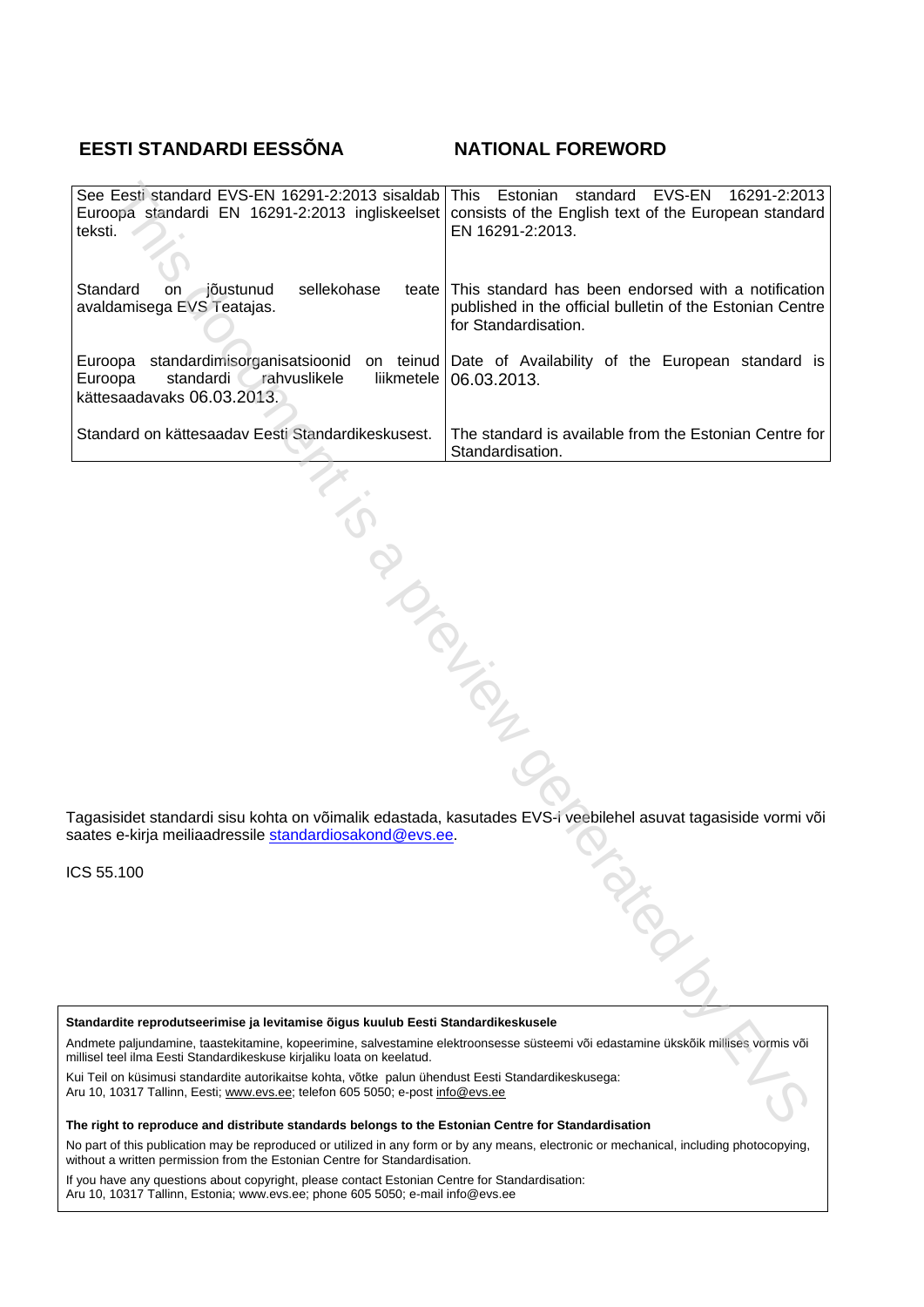# EUROPEAN STANDARD NORME EUROPÉENNE EUROPÄISCHE NORM

# **EN 16291-2**

March 2013

ICS 55.100

English Version

# Glass packaging - Screw finishes for pressure capsules - Part 2: One way glass MCA 2 finish

Emballage en verre - Bagues à vis pour capsules à pression - Partie 2: Bague MCA 2 pour verre perdu  Verpackungen aus Glas - Schraubmundstücke für Flaschen mit Innendruck - Teil 2: Einweg-MCA 2- Mundstück

This European Standard was approved by CEN on 12 January 2013.

CEN members are bound to comply with the CEN/CENELEC Internal Regulations which stipulate the conditions for giving this European Standard the status of a national standard without any alteration. Up-to-date lists and bibliographical references concerning such national standards may be obtained on application to the CEN-CENELEC Management Centre or to any CEN member.

This European Standard exists in three official versions (English, French, German). A version in any other language made by translation under the responsibility of a CEN member into its own language and notified to the CEN-CENELEC Management Centre has the same status as the official versions.

CEN members are the national standards bodies of Austria, Belgium, Bulgaria, Croatia, Cyprus, Czech Republic, Denmark, Estonia, Finland, Former Yugoslav Republic of Macedonia, France, Germany, Greece, Hungary, Iceland, Ireland, Italy, Latvia, Lithuania, Luxembourg, Malta, Netherlands, Norway, Poland, Portugal, Romania, Slovakia, Slovenia, Spain, Sweden, Switzerland, Turkey and United Kingdom.



EUROPEAN COMMITTEE FOR STANDARDIZATION COMITÉ EUROPÉEN DE NORMALISATION EUROPÄISCHES KOMITEE FÜR NORMUNG

**Management Centre: Avenue Marnix 17, B-1000 Brussels**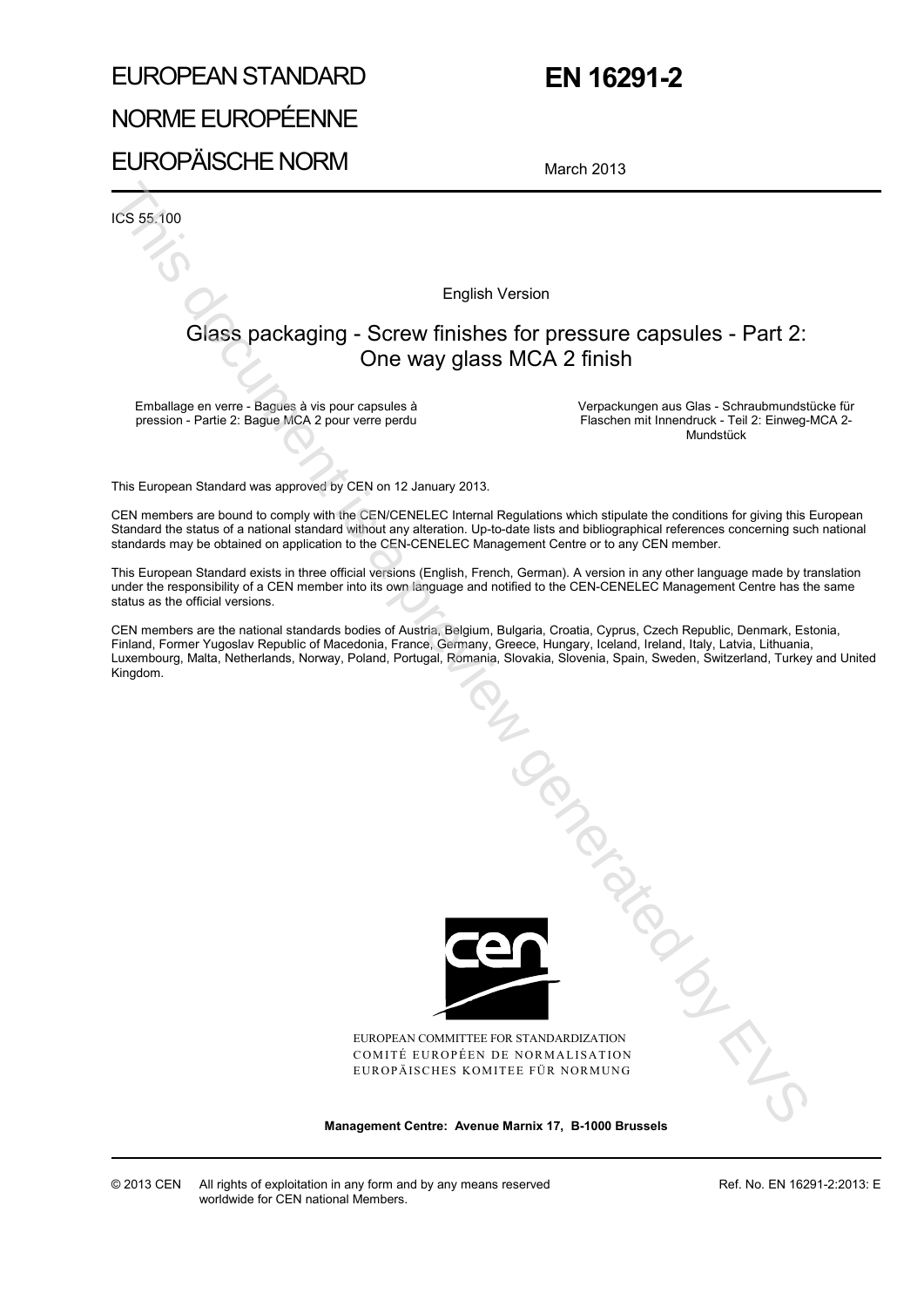# **Contents**

| 1                |  |  |        |
|------------------|--|--|--------|
| 2                |  |  |        |
| 3                |  |  |        |
|                  |  |  |        |
|                  |  |  | SI-TIS |
| $\boldsymbol{2}$ |  |  |        |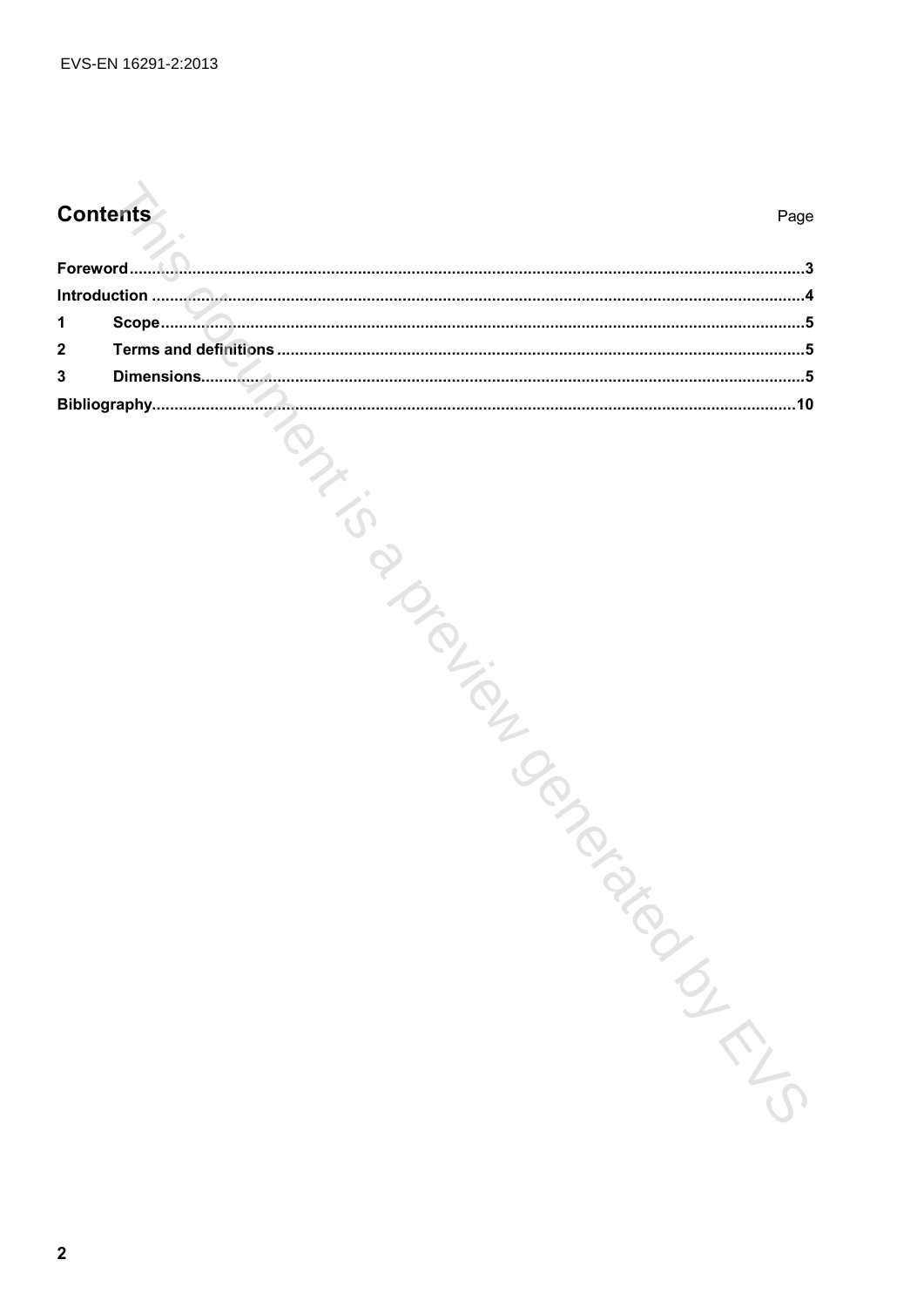# **Foreword**

This document (EN 16291-2:2013) has been prepared by Technical Committee CEN/TC 261 "Packaging", the secretariat of which is held by AFNOR.

This European Standard shall be given the status of a national standard, either by publication of an identical text or by endorsement, at the latest by September 2013, and conflicting national standards shall be withdrawn at the latest by September 2013.

Attention is drawn to the possibility that some of the elements of this document may be the subject of patent rights. CEN [and/or CENELEC] shall not be held responsible for identifying any or all such patent rights.

EN 16291, *Glass packaging — Screw finishes for pressure capsules*, consists of the following parts:

- *Part 1: Returnable glass MCA 2 finish*;
- *Part 2: One way glass MCA 2 finish*.

According to the CEN/CENELEC Internal Regulations, the national standards organisations of the following countries are bound to implement this European Standard: Austria, Belgium, Bulgaria, Croatia, Cyprus, Czech Republic, Denmark, Estonia, Finland, Former Yugoslav Republic of Macedonia, France, Germany, Greece, Hungary, Iceland, Ireland, Italy, Latvia, Lithuania, Luxembourg, Malta, Netherlands, Norway, Poland, Portugal, Romania, Slovakia, Slovenia, Spain, Sweden, Switzerland, Turkey and the United Kingdom.

THE MORE IS A PROPERTY OF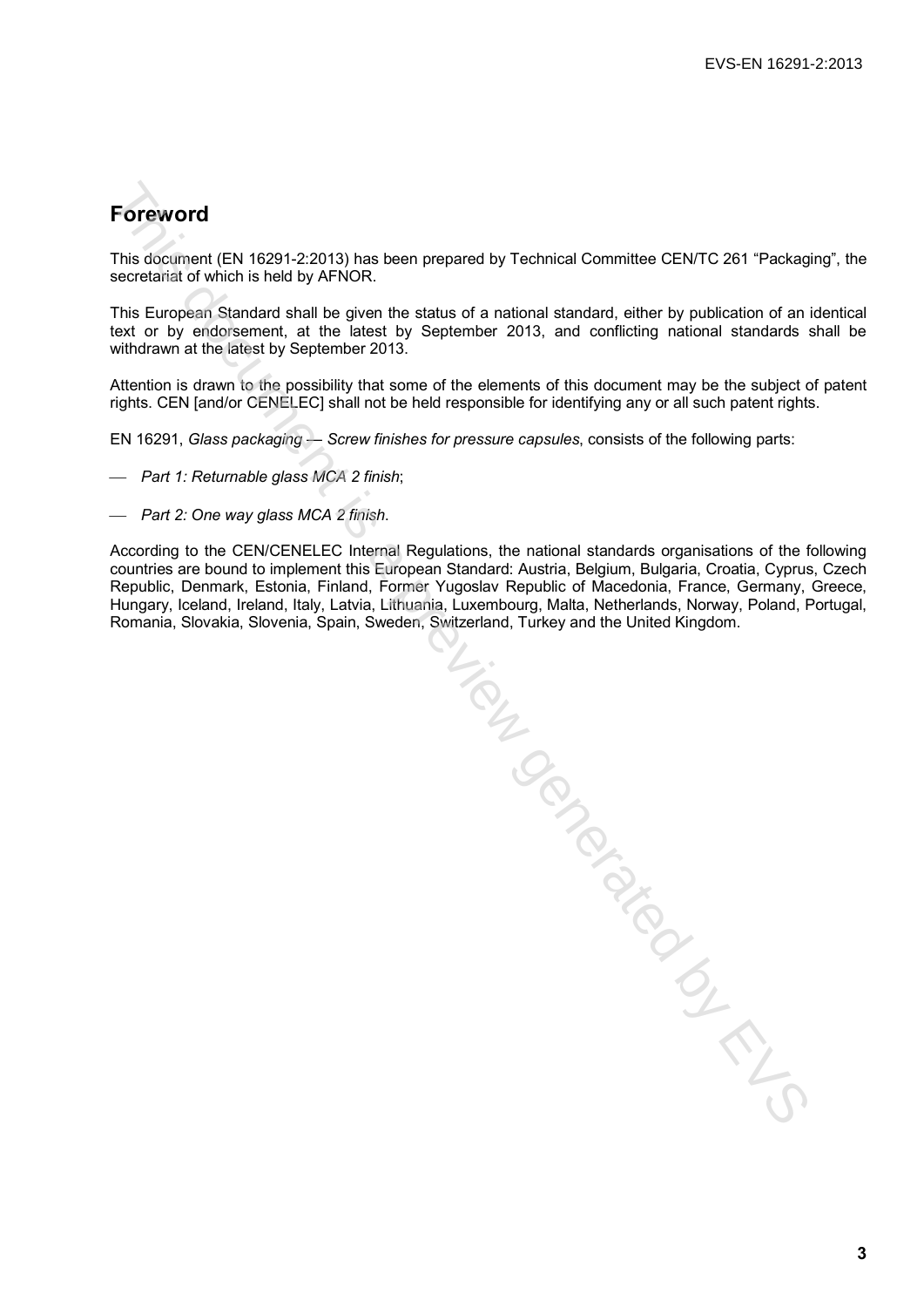# **Introduction**

This document is based on CE.T.I.E. (International Technical Centre for Bottling and related Packaging) data sheet GME 320 [1].

Efficient packaging is of great importance for the distribution and the protection of goods. Insufficient or inappropriate packaging can lead to damage or wastage of the contents of the pack. The Manufacture of the Conduction Conduction Conduction Conduction Conduction Conduction Conduction